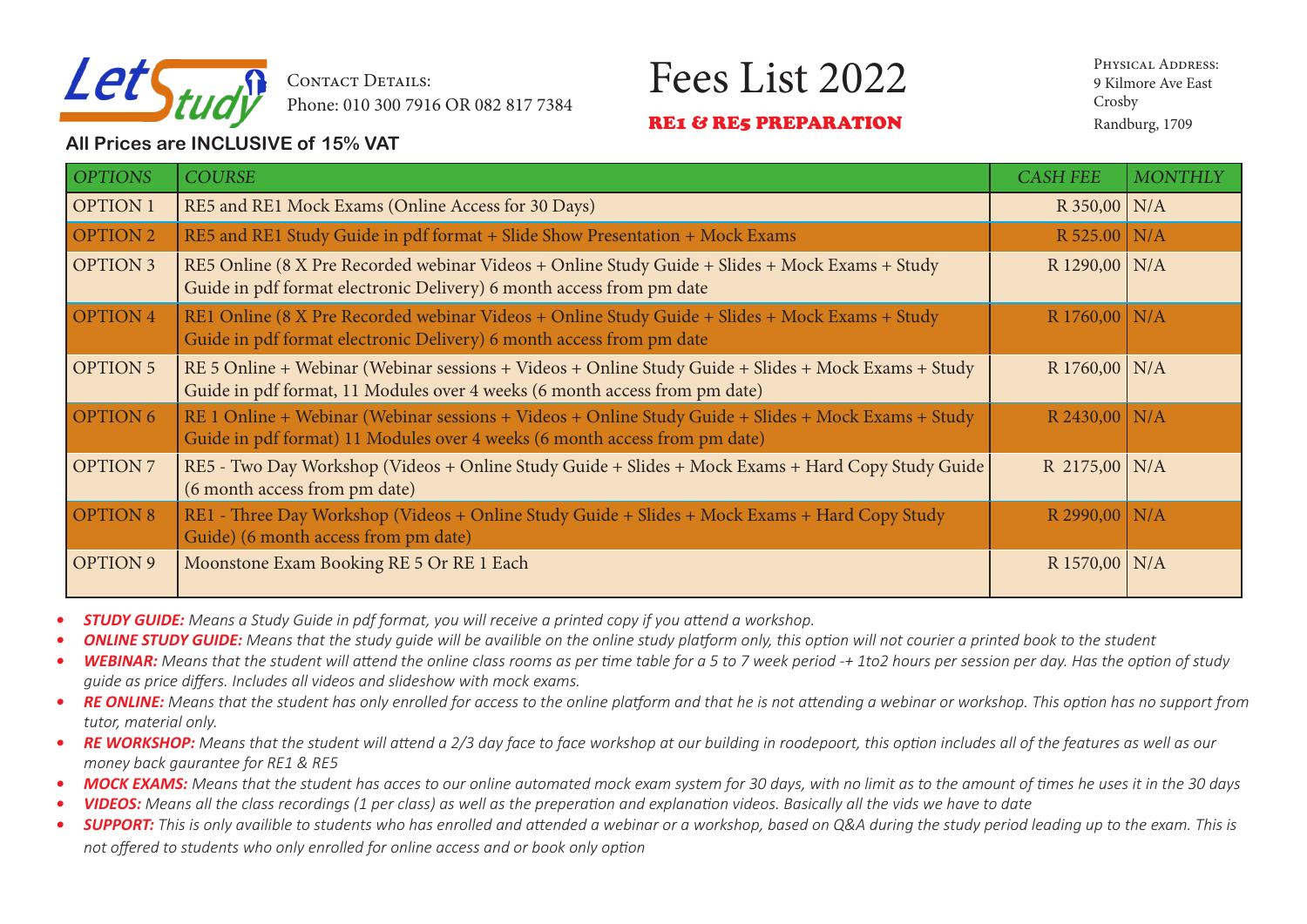

Phone: 010 300 7916 OR 082 817 7384

# CONTACT DETAILS: Fees List 2022

**All Prices are INCLUSIVE of 15% VAT**

|                         | Course                         | <b>Cash Price</b>                    |
|-------------------------|--------------------------------|--------------------------------------|
| Class of Business 1 - 9 | <b>CONLINE ONLY</b>            | R 970,00 (each)                      |
| COB & CPD Combo         | COB 1, 2 and 3 & 18 CPD Points | $\vert$ R 2355,00 $(2 \times R1330)$ |

### ACCREDITED QUALIFICATIONS

Payment options are available for all accredited qualifications. Please ask your student advisor for the options to find the one that will suit you best.

|                                                          | Course                                                                                          | <b>Cash Price</b> |
|----------------------------------------------------------|-------------------------------------------------------------------------------------------------|-------------------|
| <b>Higher Certificate in Wealth</b><br><b>Management</b> | SAQA ID 66611 - Credits 120 - NQF Level 5                                                       | R 28 000,00       |
| Facilitator                                              | SAQA ID 117871 - Credits 10 - NQF Level 5                                                       | R 3800,00         |
| <b>Assessor</b>                                          | SAQA ID 115753 - Credits 15 - NQF Level 5                                                       | R 3950,00         |
| Moderator                                                | SAQA ID 115759 - Credits 10 - NQF Level 6                                                       | R 4770,00         |
| <b>Facilitator/Assessor</b>                              | SAQA ID 117871 - Credits 10 - NQF Level 5 / SAQA ID 115753 - Credits 15 - NQF Level 5           | R 6970,00         |
| <b>Assessor/Moderator</b>                                | SAQA ID 115753 - Credits 15 - NQF Level 5 / SAQA ID 115759 - Credits 10 - NQF Level 6           | R 7600,00         |
| Facilitator/Assessor/Moderator                           | SAQA ID 117871 - Credits 10 - NQF Level 5 / SAQA ID 115753 - Credits 15 - NQF Level 5 / SAQA ID | R 10 200,00       |
|                                                          | 115759 - Credits 10 - NQF Level 6                                                               |                   |
| <b>Facilitator/ Moderator</b>                            | SAQA ID 117871 - Credits 10 - NQF Level 5 / SAQA ID 115759 - Credits 10 - NQF Level 6           | R 8070,00         |